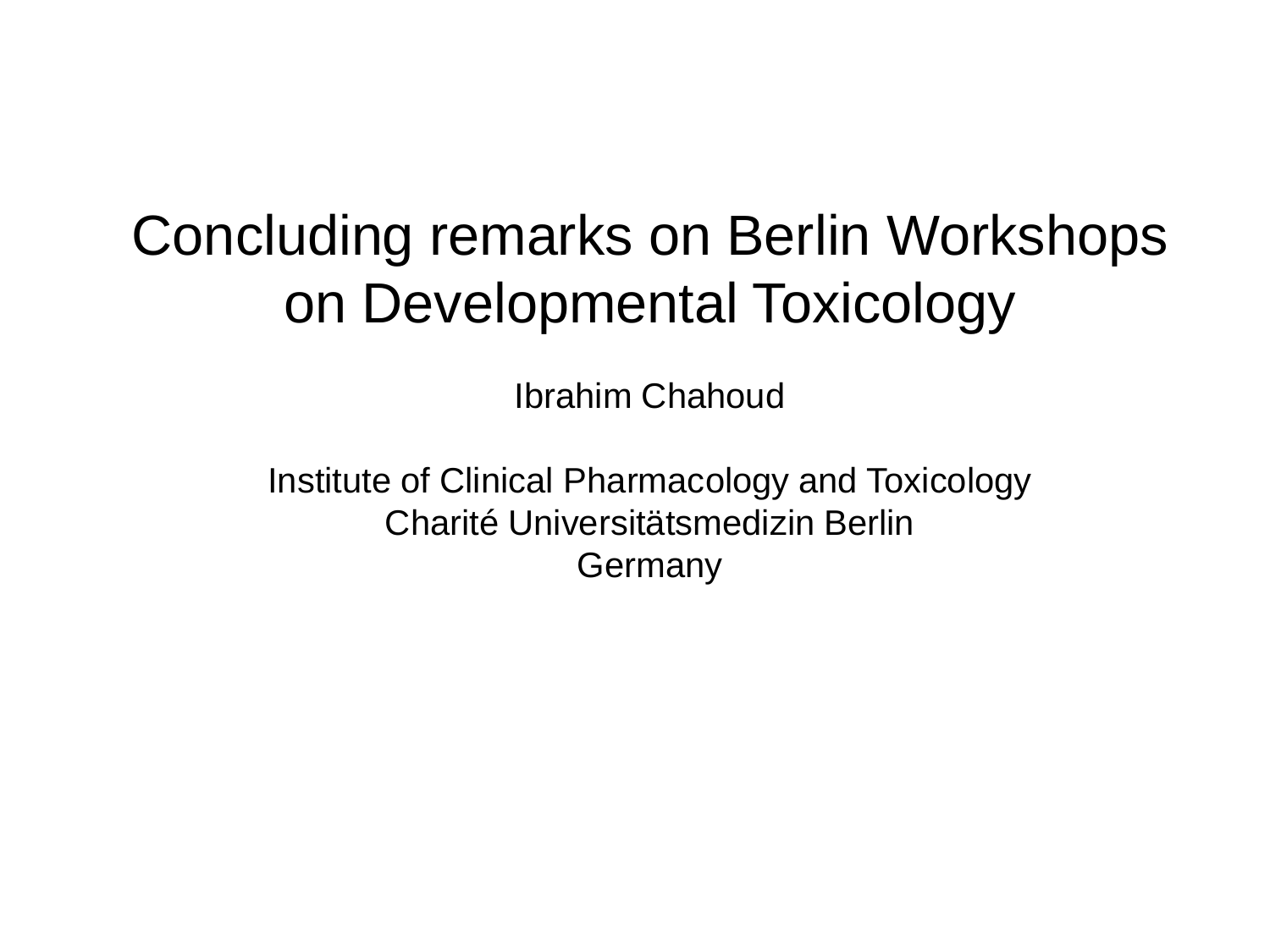# Classification terms in developmental toxicology: need for harmonisation

Report of the second workshop on the terminology in developmental toxicology Berlin 27-28 August 1998

Chahoud et al. *Reproductive Toxicology* (1999)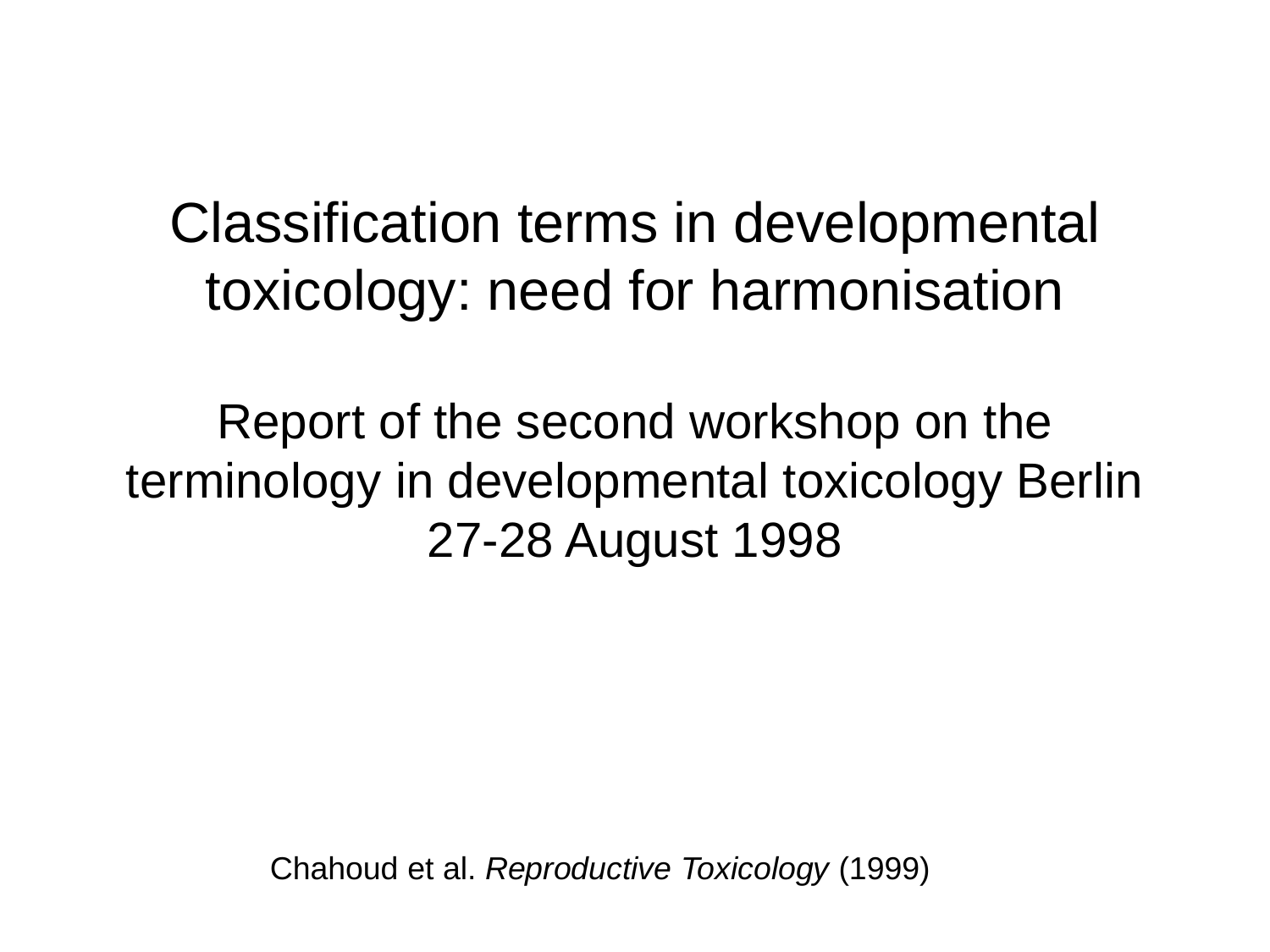### Harmonisation of rat fetal skeletal terminology and classification.

Report of the third workshop on the terminology in developmental toxicology Berlin, 14–16 September 2000

Solecki et al. *Reproductive Toxicology* (2001)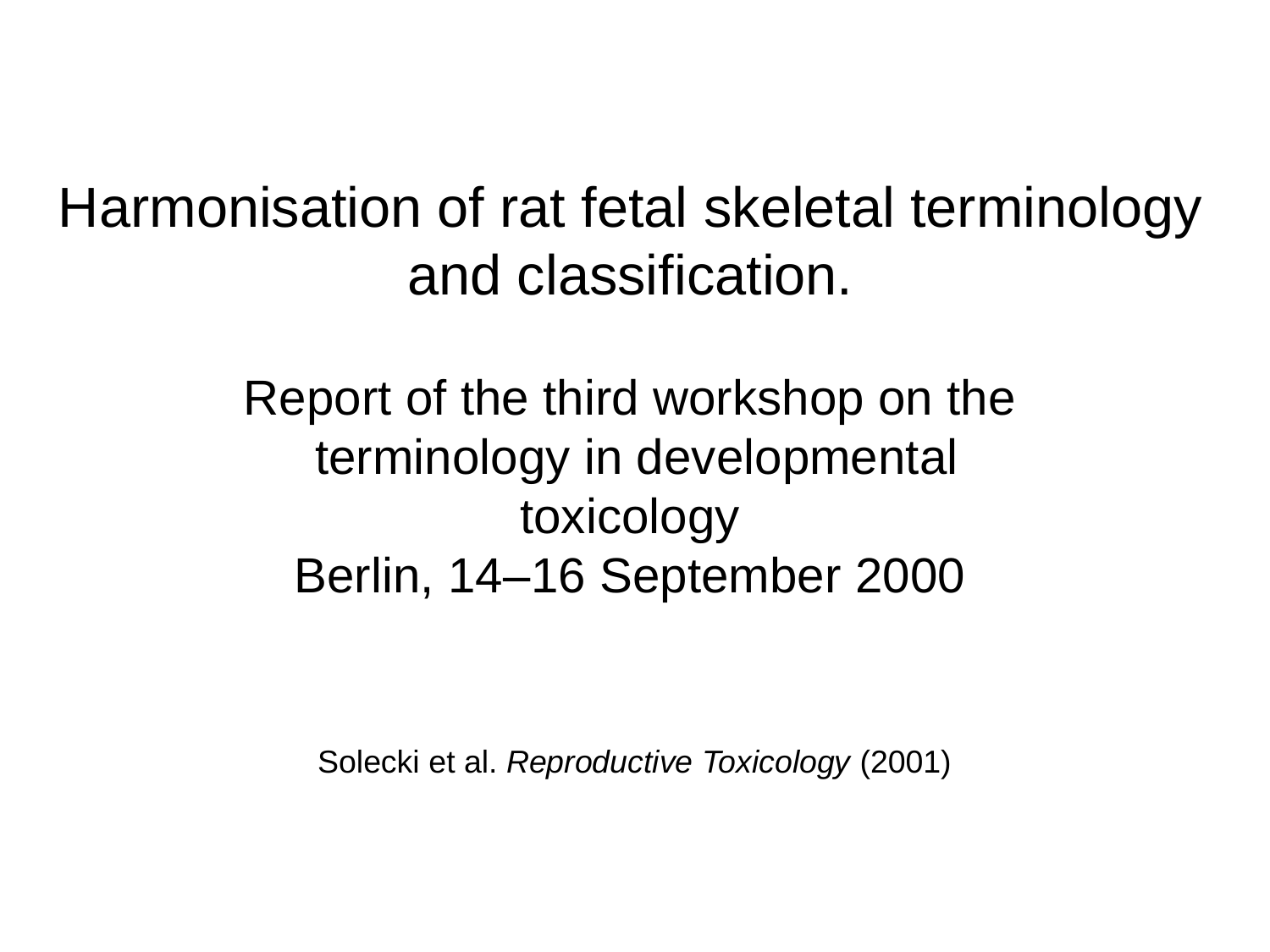Harmonisation of rat fetal external and visceral terminology and classification

Report of the fourth workshop on the terminology in developmental toxicology, Berlin, 18–20 April 2002

Solecki et al. *Reproductive Toxicology* (2003)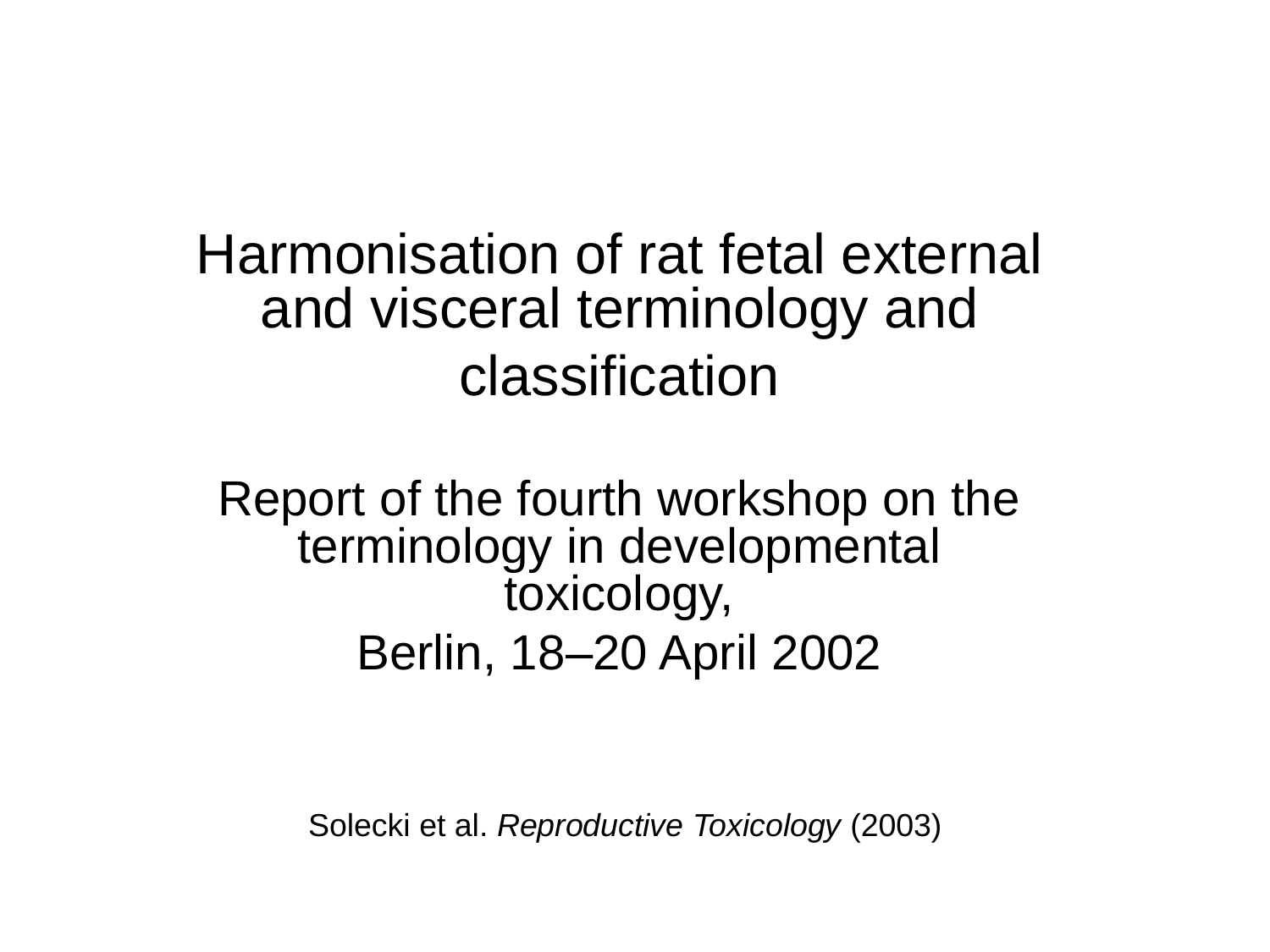Harmonisation of terminology in developmental toxicology: The quest for a more precise description and a harmonised classification of fetal observations

> Report of the fifth and sixth workshop on the terminology in developmental toxicology, Berlin, 2005 and 2007

Paumgartten et al. *Reproductive Toxicology* (2009)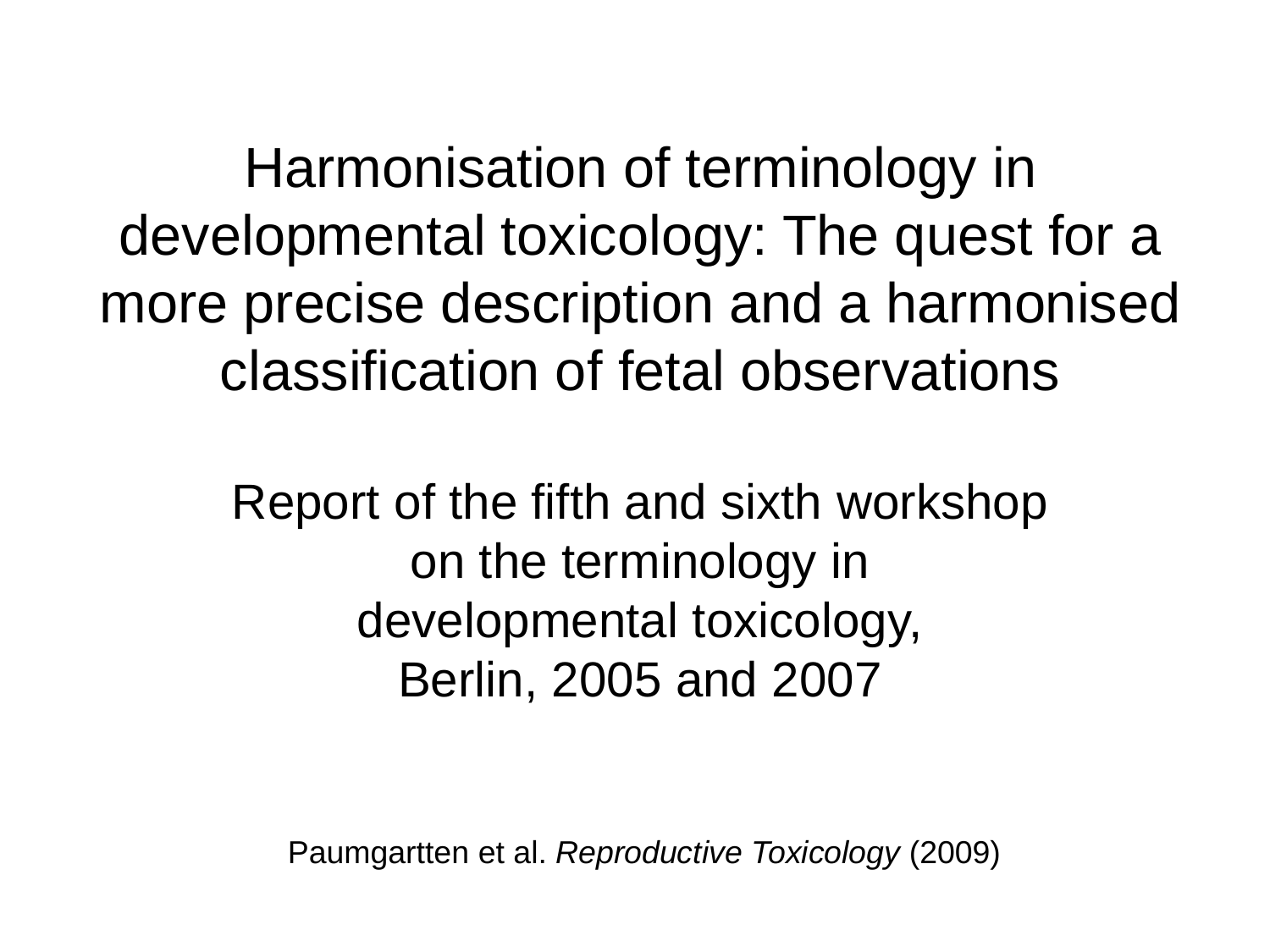

Contents lists available at ScienceDirect

### Reproductive Toxicology

journal homepage: www.elsevier.com/locate/reprotox

Reproductive Toxicology 28 (2009) 371-434

Terminology of developmental abnormalities in common laboratory mammals (version 2)<sup> $\star$ ,  $\star\star$ </sup>

Susan L. Makris<sup>a,\*,1,4</sup>, Howard M. Solomon<sup>b,1,4</sup>, Ruth Clark<sup>c,2,4</sup>, Kohei Shiota<sup>d,3,4</sup>, Stephane Barbellion<sup>e, 2</sup>, Jochen Buschmann<sup>f, 2</sup>, Makoto Ema<sup>g, 3</sup>, Michio Fujiwara<sup>h, 3</sup>, Konstanze Grote<sup>i,2</sup>, Keith P. Hazelden<sup>j,1</sup>, Kok Wah Hew<sup>k,1</sup>, Masao Horimoto<sup>1,3</sup>, Yojiro Ooshima<sup>m, 3</sup>, Meg Parkinson<sup>n, 2</sup>, L. David Wise<sup>0, 1</sup>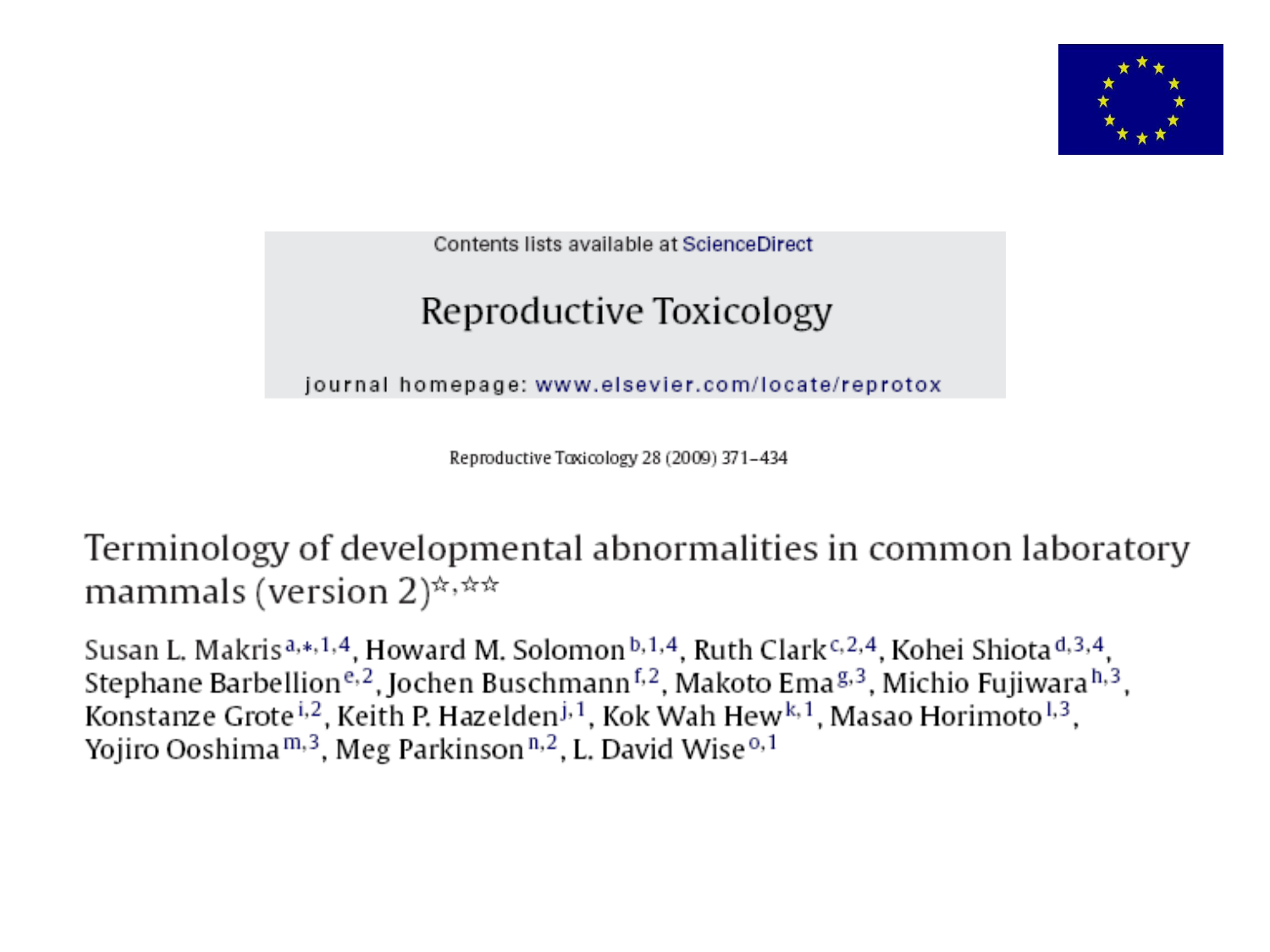Harmonization of description and classification of fetal observations: Achievements and problems still unresolved:

Report of the 7th Workshop on Terminology in Developmental Toxicology Berlin, 4-6 May 2011

Solecki et al. *Reproductive Toxicology* (2013)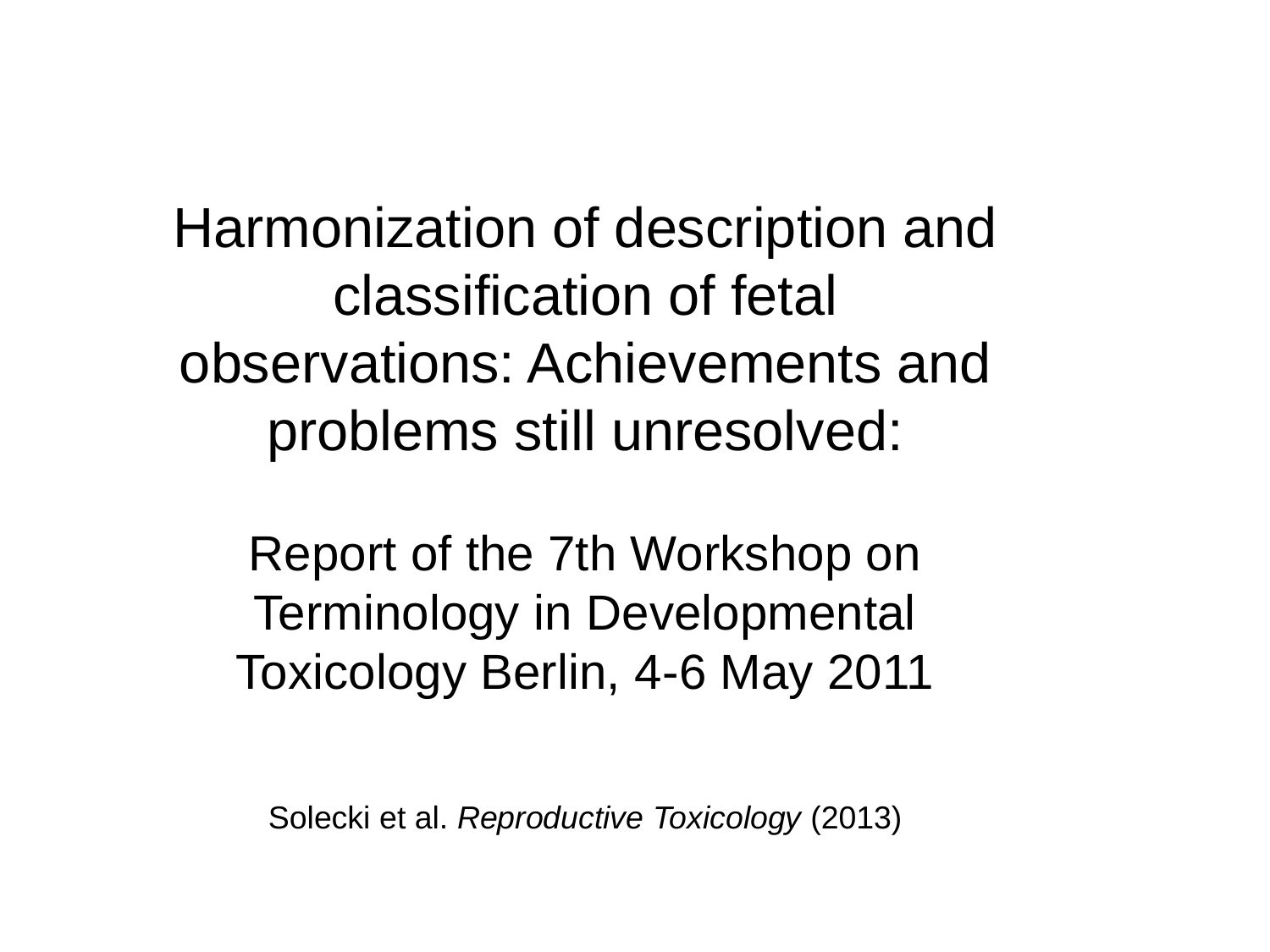Continuing harmonization of terminology and innovations for methodologies in developmental toxicology:

Report of the 8th Workshop on Terminology in Developmental Toxicology Berlin, 14-16 May 2014

Solecki et al. *Reproductive Toxicology* (2015)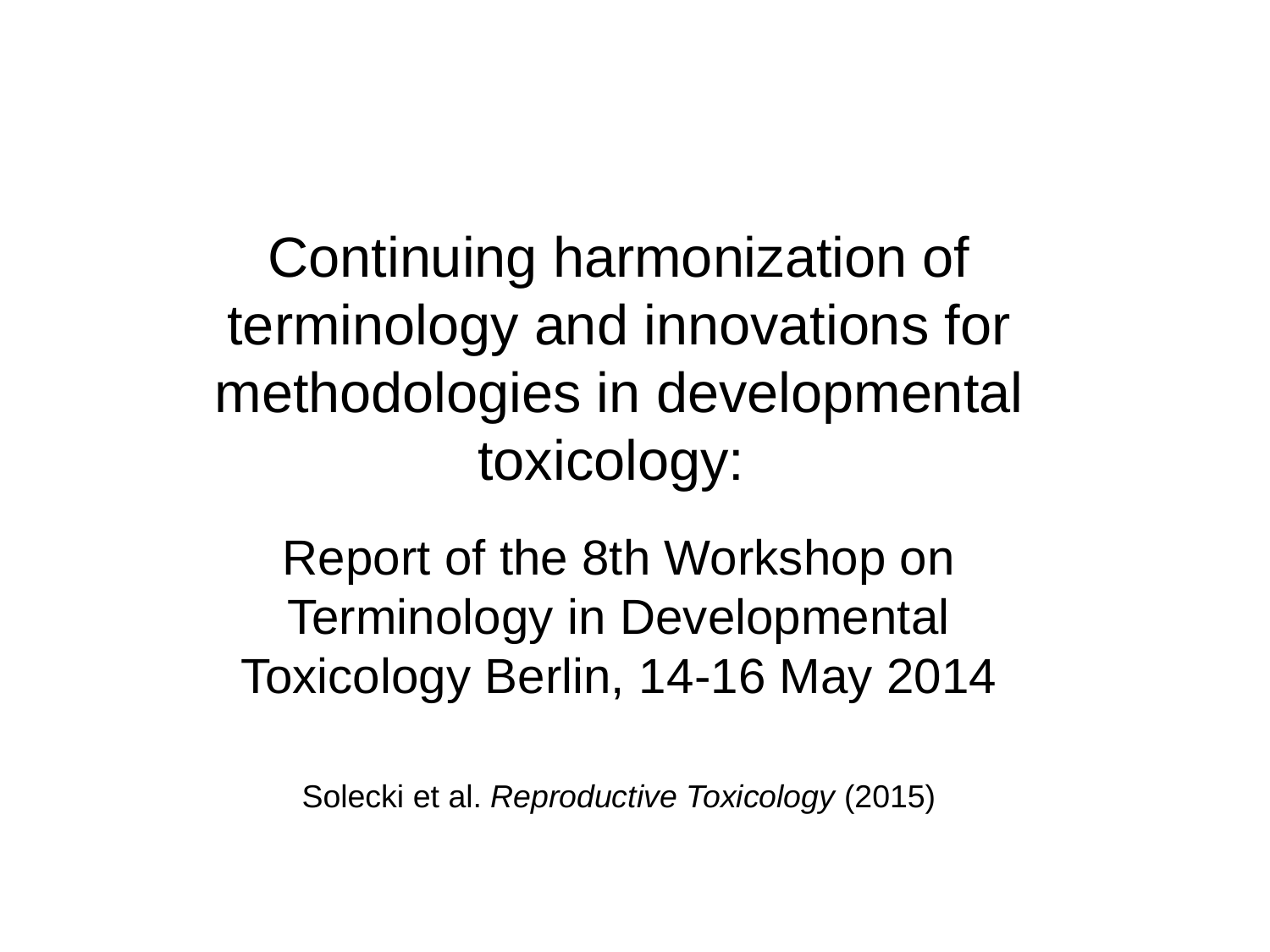### **CLASSIFICATION TERMS IN DEVELOPMENTAL TOXICOLOGY: NEED FOR HARMONISATION**

#### REPORT OF THE SECOND WORKSHOP ON THE TERMINOLOGY IN DEVELOPMENTAL TOXICOLOGY BERLIN, 27-28 AUGUST 1998

**VERAHIM CHAHOUD, COCHEN BUSCHMANN RUTH CLARK, PALICE DRUGA, S HEIN FALKE,** ALI FAQI,<sup>\*</sup>> ERNST HANSEN,# BARBARA HEINRICH-HIRSCH,\*\* JUERGEN HELLWIG, † † WOLFGANG LINGK,\*\* MEG PARKINSON, # FRANCISCO J. R. PAUMGARTTEN, § § RUDOLF PFEIL, \*\* THOMAS PLATZEK, \*\* ANTHONY R. SCIALLI, IT JENNIFER SEED, ## RALF STAHLMANN,\* BEATE ULBRICH,\*\*\* XIANDONG WU, iii MINEO YASUDA, iii MAGED YOUNES, §§§ and ROLAND SOLECKI<sup>\*\*</sup>

\*Institute of Clinical Pharmacology and Toxicology, Department of Toxicology, Freie Universitaet Berlin, Germany; †Institute for Toxicology and Aerosol Research, Hannover, Germany; ‡Ruth Clark Associates Ltd, UK; §Institute for Drug Research Ltd, Budapest, Hungary; §Board of the Authorisation of Pesticides, The Netherlands; #Veterinary and Food Administration, Denmark; \*\*Federal Institute for Health Protection of Consumers and Veterinary Medicine, Berlin, Germany; ††Department of Toxicology BASF AG, Ludwigshafen, Germany; ‡‡Glaxo Wellcome Co, UK; §§Laboratory of Environmental Toxicology, National School for Public Health, Oswaldo Cruz Foundation, Rio de Janeiro, Brazil; **IIDepartment of Obstetrics & Gynecology, Georgetown University Medical Center, USA; ##Environmental Protection** Agency, USA; \*\*\*Federal Institute for Drugs and Medical Devices, Berlin, Germany; †††National Evaluation Center for the Toxicology of Fertility Drugs, Shanghai, China; ###Department of Anatomy, Hiroshima School of Medicine, Hiroshima, Japan; and §§§International Programme for Chemical Safety, World Health Organisation, Geneva, Switzerland